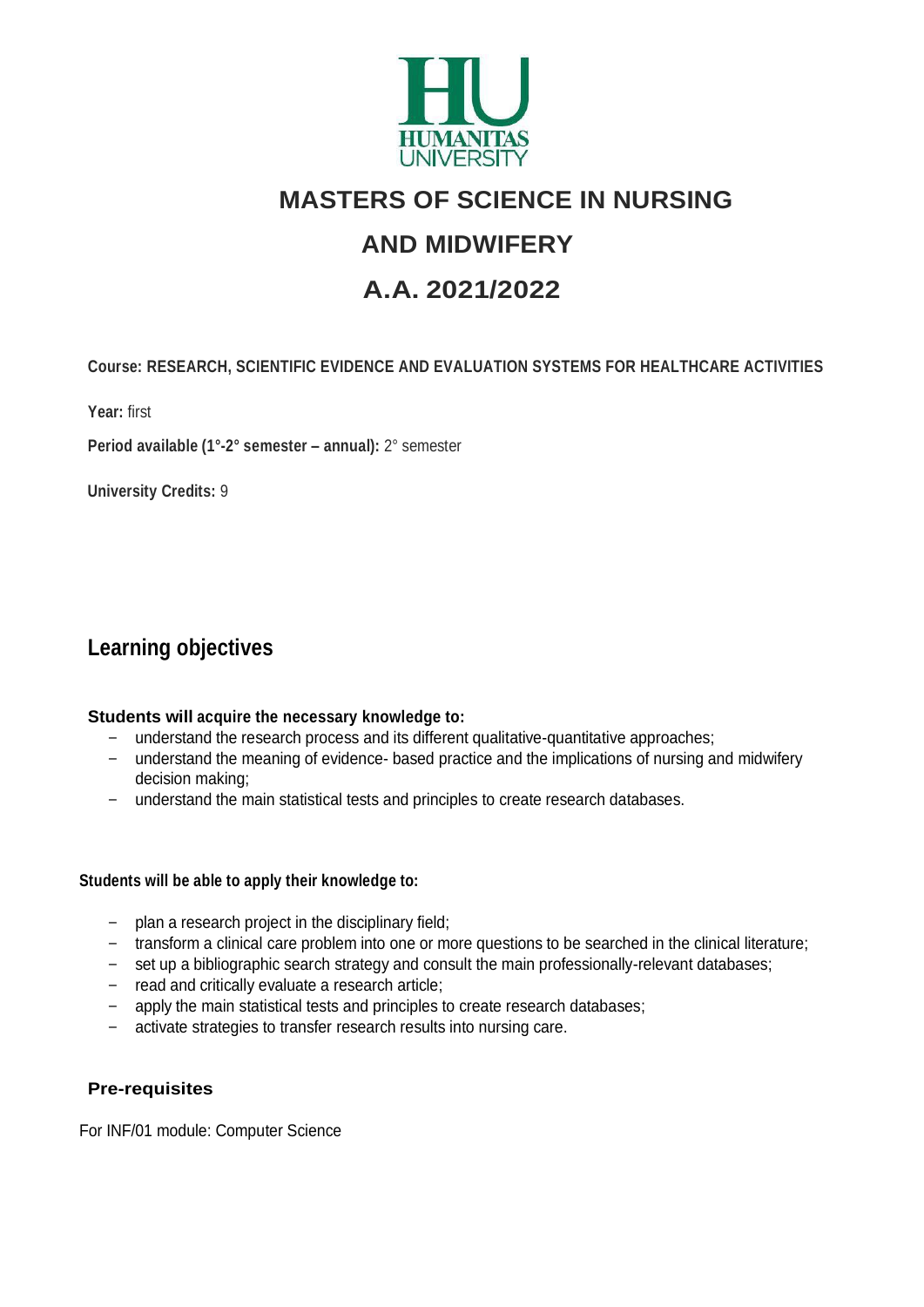

For SECS-S/02 module : Computer Science, Medical Statistics

# **Content**

## **Research Methodology and EBHC - MED/45**

Introduction to nursing research: The different types of research and the choice of research designs according to the study.

- Quantitative research
- The research process
- Problems, questions and research hypotheses
- Literature review
- Quantitative research designs
- Sampling
- Good clinical practice and research ethics
- Practical activity (from problem to study)
- EBP
- Evidence-based medicine
- Systematic reviews. Primary, secondary and tertiary studies
- The PICO. Evidence search and practical activity
- Databases
- Qualitative research
- The qualitative research protocol: what it investigates, contexts, sample, data collection tools and analysis.
- The different types of sampling in qualitative research Methods of data collection: interviews (types and meaning) and observation.
- The analysis process and the different types of labelling
- Mixed research
- Scientific research in healthcare settings, indicators of care outcomes

Practical activity (from problem to study)

- Critical evaluation of studies
- Practical activity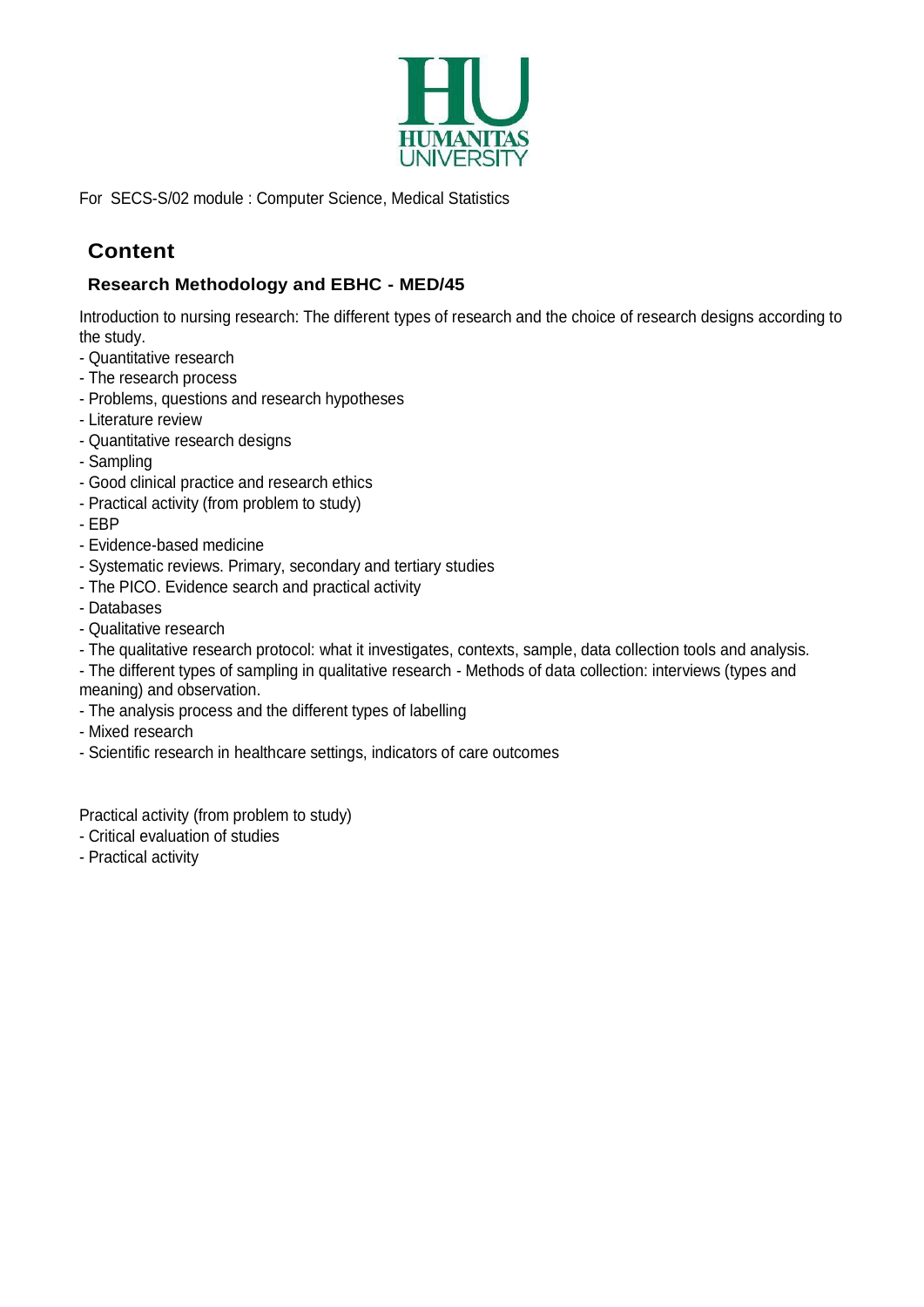

#### **Medical statistics - MED/01**

Measurement systems: measurement scales, validity, precision and accuracy;

- Statistical variables and frequency distributions;
- Distribution of one or more variables: measures of position and variability, contingency tables;
- Introduction to biostatistics: synthesising data;
- Measures of disease frequency and measures of association;
- Brief summary of the main study designs: observational and experimental studies;
- Basic statistical analyses;
- Meta-analysis and GRADE system;
- Familiarising and basic use of statistical software (STATA).

#### **Computer tools for research - INF/01**

- Collection, organisation and ascription of research data;
- Knowledge and use of statistical calculation programmes (R and RStudio);
- Clinical data;
- Database manipulation;
- Data pre-processing;
- Examples of health analytics.

#### **Statistics for experimental and technological research - SECS-S/02**

- Calculation of probability;
- Definitions of probability;
- Rules of calculus of probabilities;
- Conditional probability;
- Random variables;
- Bernoulli, Gaussian and Student's t distribution;
- How to assess the validity of a diagnostic tool: sensitivity and specificity, roc curves;
- Inferential statistics;
- Sampling theory;
- Sample distribution of an estimator;
- Confidence intervals;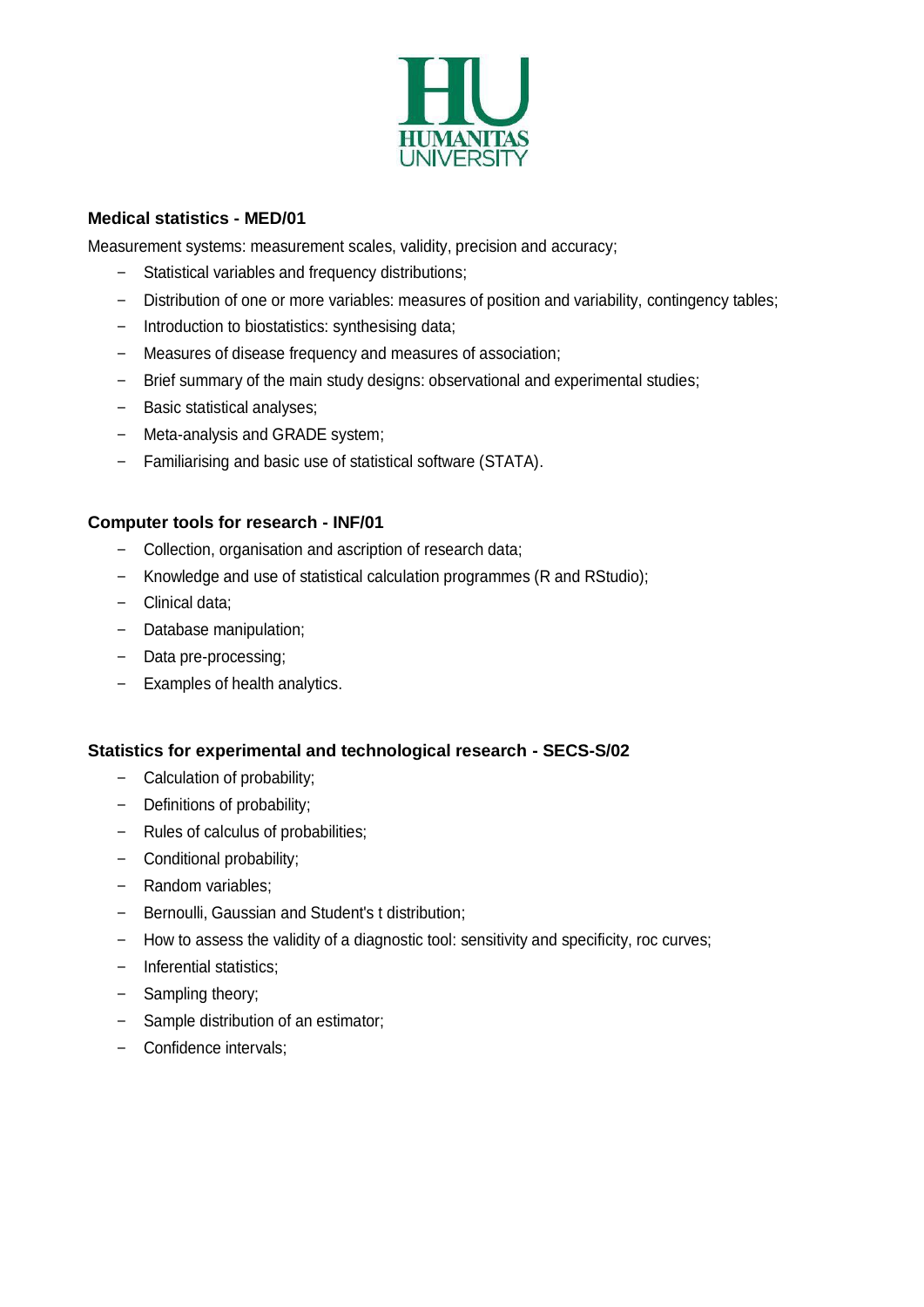

- Logics of Statistical testing: null and alternative hypotheses, first and second errors, power of a statistical test, p-value, z-test and t-test;
- Descriptive analysis of a multivariate dataset. Risk profiling: unsupervised clustering;
- Contingency table analysis: non-parametric tests and ORs;
- Models and predictions: the linear and generalised linear model; survival analysis.

#### **Teaching and learning activities and teaching methods**

Lectures and practical activities.

#### **Assessment method**

The final exam will consist in an oral and a written exam.

The written exam will consist of two parts: delivery of a research project, based on the instructions given

during the lectures, and a written test.

-The written exam will consist of 31 multiple choice answers (1 point for each correct answer) The mark of the written exam will be equal to the number of correct answers. Students must score at least

18/31 to be eligible for the discussion of the research project.

- The oral exam will consist in the discussion of the research project submitted at least 15 days prior to the exam date and theoretical questions about the course programme.
- The overall mark will be made up as follows:
- 40% written test mark
- 30% research project mark
- 30% oral exam mark
- "Cum laude" will be awarded to students who achieve a mark of over 30/30.
- The results will be published in 15 working days.